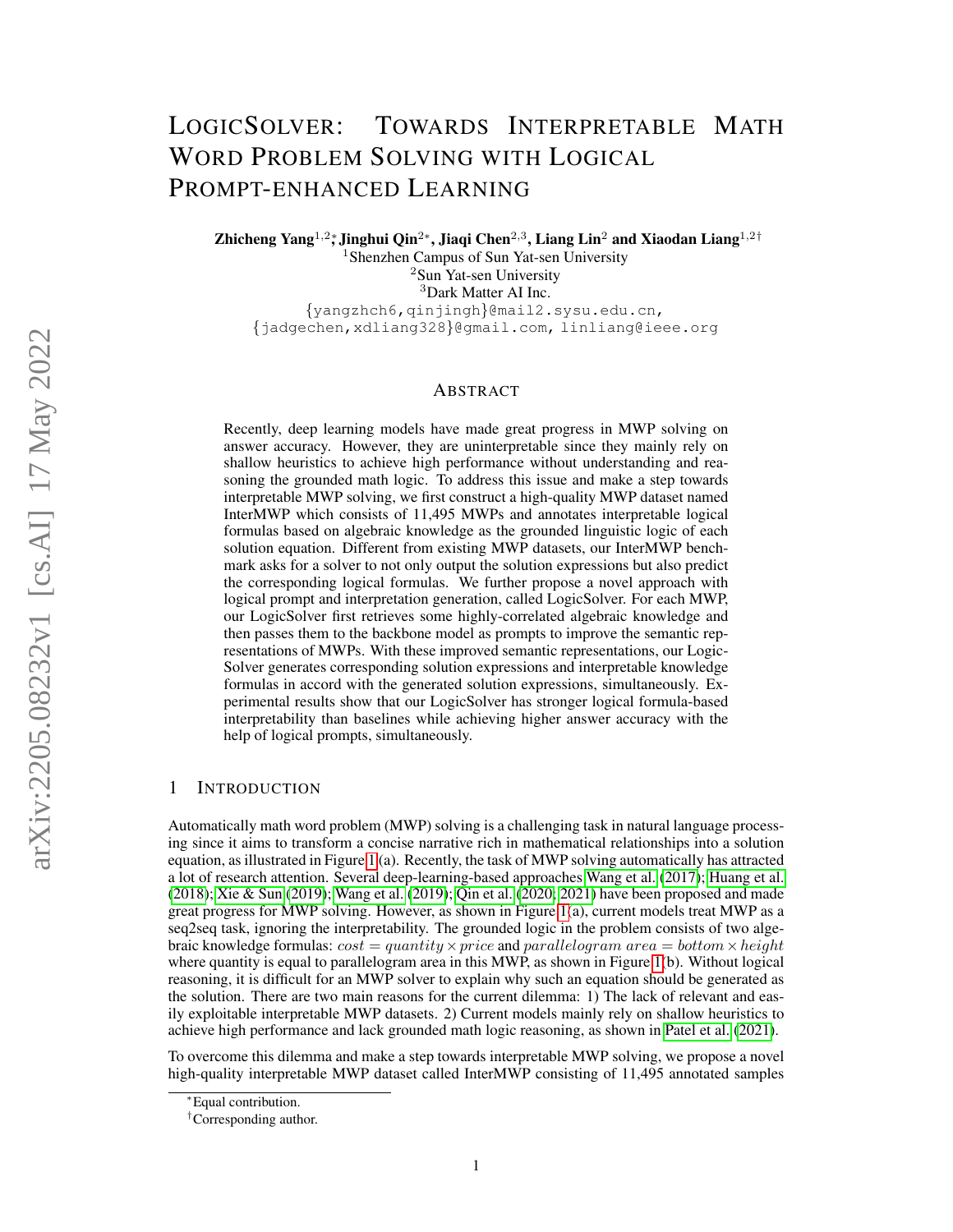<span id="page-1-0"></span>

(a) common MWP solver (b) Logic-enhanced MWP solver

Figure 1: Common MWP dataset v.s. InterMWP dataset. Compared with the common MWP datasets, InterMWP requires a solver to predict expression tree and the corresponding linguistic logic formulas simultaneously for improving the interpretability of a solver.

and 210 different logic formulas based on algebraic knowledge. In our InterMWP dataset, each solution equation is annotated with interpretable logic formulas in a tree structure as the grounded logic of each solution equation. As shown in Figure [1\(](#page-1-0)b), each inner node is annotated with an interpretable algebraic knowledge formula which represents the grounded logic for the subtree with the current node as the root ancestor. With these logic annotations, our InterMWP asks for a solver to not only output the solution equation but also output the logic formulas simultaneously when the current predicted node is an inner-node (operator) during expression reasoning. Therefore, an MWP solver developed on InterMWP can output a solution equation while generating a reasonable formula-based interpretation. We use answer accuracy from prior works [Wang et al.](#page-12-0) [\(2017\)](#page-12-0); Xie  $\&$ [Sun](#page-12-1) [\(2019\)](#page-12-1); [Zhang et al.](#page-12-3) [\(2020b\)](#page-12-3), together with formula accuracy and logic accuracy we proposed in Section [5.1](#page-6-0) to evaluate the model's solving ability and interpretability.

To leverage mathematical logic knowledge and empower an MWP solver with interpretability, we further present a novel framework named LogicSolver which extracts mathematical logic knowledge as logical prompts to improve the semantic representations of MWPs and enhance the ability of explanation generation. In our LogicSolver, we design a logic formula retriever to first extract logic prompts consisting of logic formulas highly-correlated with current MWP. Then, the logic prompts will be concatenated with the problem text as the input and drive the MWP model to produce the solution equation. Finally, to obtain the logic formulas-based explanation, we propose a logic generator to predict logic formulas for each inner-node of the solution expression tree. Experimental results show that our LogicSolver has stronger logical formula-based interpretability than baselines while achieving higher answer accuracy with the help of logical prompts, simultaneously. Dataset and code will be released soon.

In this work, our contributions can be summarized in the following three folds:

- We construct a high-quality interpretable MWP dataset InterMWP for interpretable MWP solving. In our InterMWP, there are 11,495 MWPs and each solution equation is annotated with interpretable logical formulas.
- We propose a powerful framework named LogicSolver to incorporate mathematical logic knowledge through logical prompt-enhanced learning for enhancing problem understanding while empowering models with interpretability. To the best of our knowledge, this is the first work to study prompt-enhanced learning in MWPs.
- We achieved 2.1%, 2.9%, and 9.5% improvement on answer accuracy, formula accuracy, and logic accuracy respectively. Experimental results on InterMWP show that our LogicSolver has strong logical formula-based interpretability which achieves higher answer accuracy simultaneously.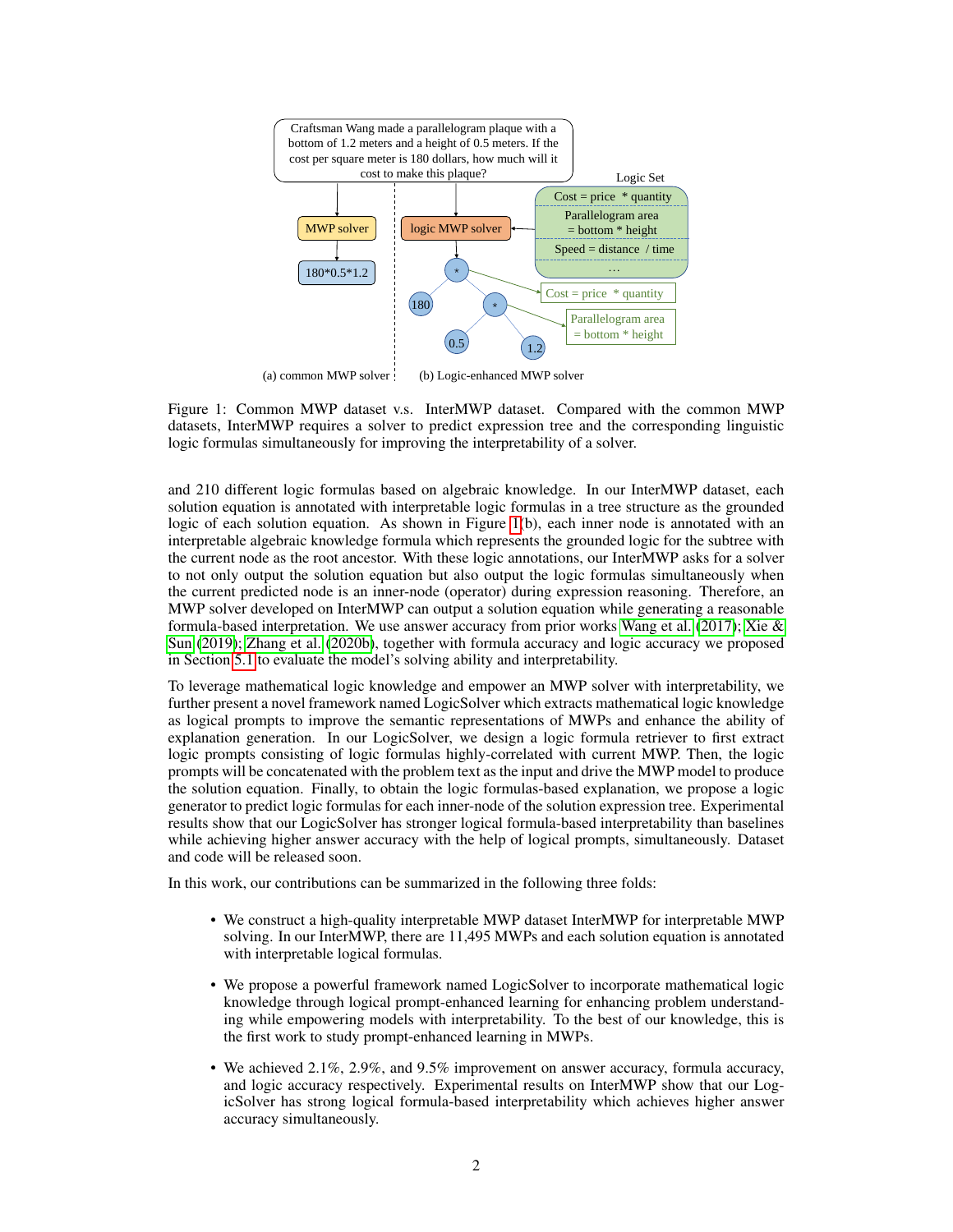# 2 RELATED WORK

#### 2.1 MATH WORD PROBLEM SOLVING

In recent years, deep learning-based models [Wang et al.](#page-12-0) [\(2017\)](#page-12-0); [Huang et al.](#page-11-0) [\(2018\)](#page-11-0); [Wang et al.](#page-12-4) [\(2018b;](#page-12-4) [2019\)](#page-12-2); [Xie & Sun](#page-12-1) [\(2019\)](#page-12-1); [Chiang & Chen](#page-10-0) [\(2019\)](#page-10-0); [Zhang et al.](#page-12-5) [\(2020a;](#page-12-5)[b\)](#page-12-3); [Qin et al.](#page-11-1) [\(2020;](#page-11-1) [2021\)](#page-11-2) have shown impressive performance in solving MWPs by automatically learning to directly translate a problem text into an expression without any hand-crafted feature design. [Wang et al.](#page-12-0) [\(2017\)](#page-12-0) make the first attempt to apply a vanilla sequence to the sequence (seq2seq) model. [Huang](#page-11-0) [et al.](#page-11-0) [\(2018\)](#page-11-0) improved their work by introducing a copy and attention mechanism. [Xie & Sun](#page-12-1) [\(2019\)](#page-12-1) proposed a tree-structure decoder to decode expressions in prefix order. Furthermore, [Zhang et al.](#page-12-3) [\(2020b\)](#page-12-3) improved problem representation by fusing a graph encoder. [Hong et al.](#page-11-4) [\(2021\)](#page-11-4) proposed a situation model for algebra story problems. [Qin et al.](#page-11-2) [\(2021\)](#page-11-2) proposed auxiliary tasks to improve problem representation and the ability to predict common-sense constants. [Wu et al.](#page-12-6) [\(2021\)](#page-12-6) achieved better performance by incorporating numerical values into a sequence-to-tree network and applying a numerical properties prediction mechanism. However, all these models lack grounded math logic reasoning and interpretability so they can not give a reasonable explanation corresponding to the generated expression. To overcome these issues, we build a novel high-quality interpretable MWP dataset and propose a linguistic logic-enhanced framework for generating expression trees and their corresponding formula-based interpretations.

#### 2.2 PROMPT-ENHANCED LEARNING

Prompting PLMs for few-shot learning has become a popular learning paradigm. PET [Schick &](#page-12-7) Schütze [\(2020a](#page-12-7)[;b\)](#page-12-8) transfer text classification problems to cloze-style problems while using manually defined prompts to provide additional task guidance. [Gao et al.](#page-10-1) [\(2021\)](#page-10-1) proposed a pipeline for automating prompt generation to facilitate prompt discovery. [Jiang et al.](#page-11-5) [\(2020\)](#page-11-5) extract prompt from the training corpus. Besides that, [Chen et al.](#page-10-2) [\(2021\)](#page-10-2) injects latent knowledge contained in relation labels into the prompt for relation extraction. [Hu et al.](#page-11-6) [\(2021\)](#page-11-6) also incorporate external knowledge into a verbalizer to improve and stabilize prompt-tuning for text classification. Although [Chen et al.](#page-10-2) [\(2021\)](#page-10-2); [Hu et al.](#page-11-6) [\(2021\)](#page-11-6) incorporate knowledge into PLMs, they mainly focus on the shallow representation Unlike these works, we train a model to select prompt automatically from a manually designed prompt set which summarizes the mathematical knowledge needed to solve the math word problems.

## 2.3 INTERPRETABILITY OF MWP SOLVERS

Although the prior statistical models with hand-crafted features can be thought of as interpretable due to the clear alignments between inputs and outputs, recently proposed deep learning approaches present new challenges to model interpretability of MWP solvers [Huang et al.](#page-11-7) [\(2016\)](#page-11-7). [Liang et al.](#page-11-8) [\(2018\)](#page-11-8) used pattern matching to increase the robustness and interpretability of MWP solvers. [Amini](#page-10-3) [et al.](#page-10-3) [\(2019\)](#page-10-3) propose operation-based formalisms to improve the interpretability. [Cobbe et al.](#page-10-4) [\(2021\)](#page-10-4) proposes an MWP dataset called GSM8K which annotates the explanation for each step. But they do not summarize the mathematical knowledge in explanation. Besides, [Roy & Roth](#page-12-9) [\(2018\)](#page-12-9) also proposes declarative rules which govern the translation of natural language to math expressions and presents a framework that learns to select the relevant declarative knowledge for each operation of the expression. Different from these works, we propose to predict linguistic math logic involving real-world knowledge along with expression construction so that an MWP solver can explain the grounded reason about the expression generation with linguistic logic formulas.

# 3 INTERMWP DATASET

## 3.1 DATA COLLECTION

Most existing datasets for math word problem solving mainly consist of 4 attributes: problem id, problem text, solution equation, and final answer, such as Math23K [Wang et al.](#page-12-0) [\(2017\)](#page-12-0), MaWPS [Koncel-Kedziorski et al.](#page-11-9) [\(2016\)](#page-11-9), HMWP [Qin et al.](#page-11-1) [\(2020\)](#page-11-1), and CM17K [Qin et al.](#page-11-2) [\(2021\)](#page-11-2). Since there is no annotated explanation for solving equations, an MWP solver is incapable to produce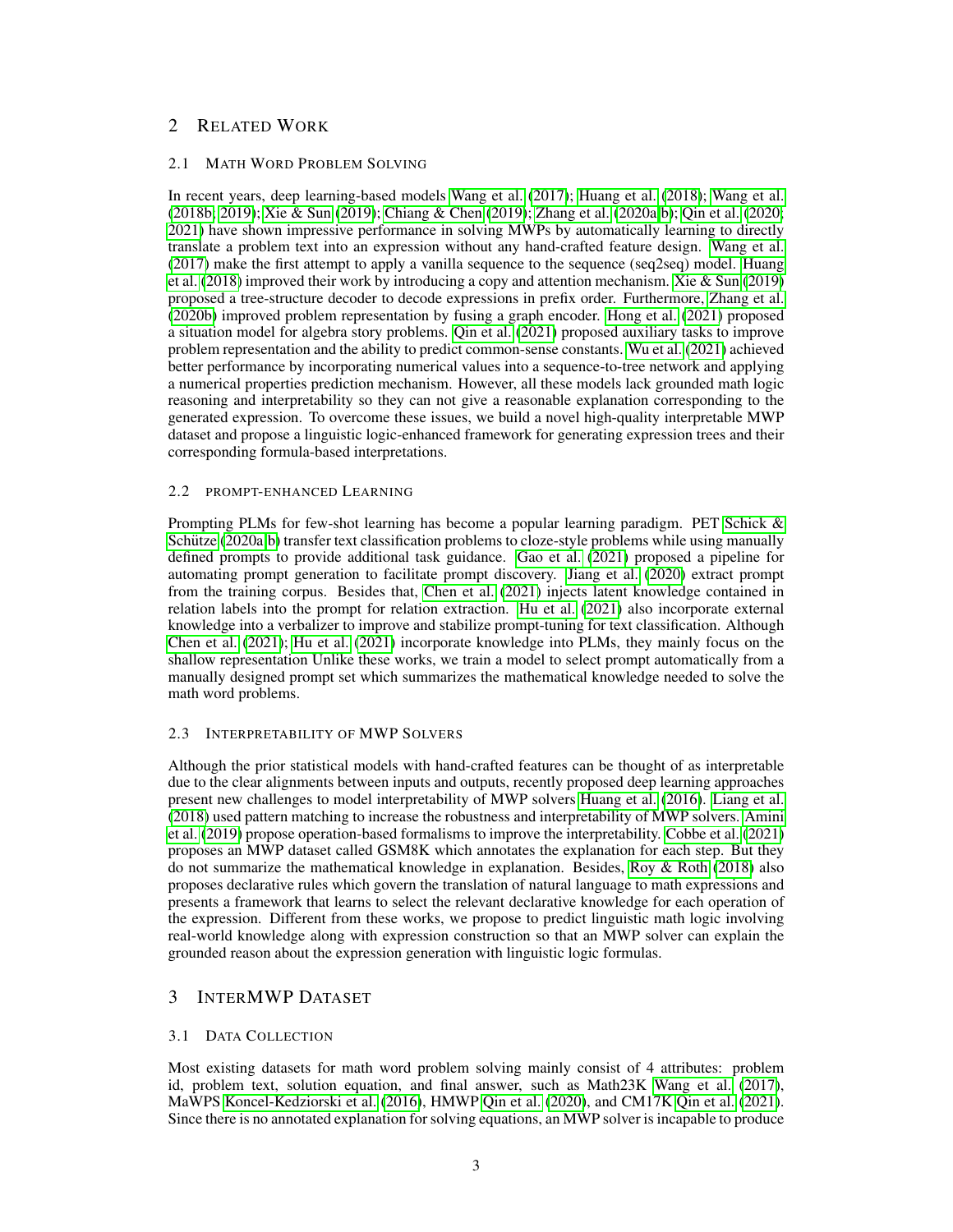<span id="page-3-1"></span>

| <b>Problem A:</b> A rope is 2 decimeters | <b>Problem B:</b> Xiaozhen walks to school      |
|------------------------------------------|-------------------------------------------------|
| long, just enough to make 2 circles      | at a speed of 3.6km/h. She arrives at           |
| around the table, what is the            | school 0.25 hours after leaving home.           |
| perimeter of the table in decimeters?    | How far is her home from school?                |
| <b>Nums_map:</b> $\{N0:2, N1:2\}$        | <b>Nums map:</b> $\{N0:3.6, N1:0.25\}$          |
| Equation: $x = 2 / 2$                    | <b>Equation:</b> $x = 3.6 * 0.25$               |
| <b>Equation(ours):</b> $x = N0/N1$       | <b>Equation(ours):</b> $x = [N0 * N1, N1 * N0]$ |
| <b>Model Output(wrong):</b> $x = N0/2$   | <b>Model Output(right):</b> $x = N1 * N0$       |

Figure 2: Some example comparisons between former MWP benchmarks and InterMWP benchmarks.

an explanation grounded in the generated equation. To make a step towards interpretable MWP solving, we construct a high-quality interpretable MWP dataset called InterMWP to empower an MWP solver with the ability of interpretation to reason out solution equations and produce corresponding explanations for the generated equations. Excepting from the attributes mentioned above, we add the extra interpretable formula-based tree-structure annotation into the dataset so that we can force an MWP solver to not only output solution equation but also give out grounded logic formulas on the operators, thus endowing the MWP solver with certain interpretability.

To collect InterMWP, we sampled 8260 examples randomly from Math23K and crawled another 3,235 examples from a web bank<sup>[1](#page-3-0)</sup> to increase data diversity. In total, there are 11,495 examples collected in InterMWP. For each example, we first transferred the sequence solution equations to tree equations following the method in [Xie & Sun](#page-12-1) [\(2019\)](#page-12-1). The annotation procedure can be referred to Appendix [A.2](#page-13-0) in our supplemental materials.

During annotating, we mainly focus on the logic formulas which involve real-world knowledge such as  $cost = quantity * price$ ,  $speed = distance/time$ , etc. For the basic and simple mathematical logic knowledge described in [Roy & Roth](#page-12-9) [\(2018\)](#page-12-9), we use  $common\text{-}sense\ step$  as the logical formula. The logic formulas involving real-world knowledge are grouped into four main categories: Common-sense, Geometry, Physical, and Finance as shown in Table [7.](#page-13-1) In total, there are 210 formulas summarized in InterMWP. Some examples are illustrated in Table 1 in our supplemental material. It is worth noting that each token in the annotated logic formula can represent the logic semantic of the corresponding node in the tree expression. Taking the logical formula  $cost = price * quantity$ of the root node in Figure [1](#page-1-0) as an example, cost is the logical meaning of the root node ("how much will it cost") while *price* and *quantity* can represent the logic semantics of its left and right nodes, respectively.

# 3.2 THE OTHER SUPERIORITIES OF OUR INTERMWP

Except for the explainable logic formulas, the other superiorities of our InterMWP can be mainly summarized in the following two points:

a) Formula variables disambiguation: As the prior MWP datasets such as Math23K [Wang et al.](#page-12-0) [\(2017\)](#page-12-0), Alg514 [Kushman et al.](#page-11-10) [\(2014\)](#page-11-10) and MAWPS [Koncel-Kedziorski et al.](#page-11-9) [\(2016\)](#page-11-9) only provide a numeric expression for each problem, the reference to the variables in the formula may be ambiguous. A data example of such formula ambiguous is problem A shown in Figure [2,](#page-3-1) the original method in [Wang et al.](#page-12-0) [\(2017\)](#page-12-0) cannot map the two numbers '2' in the equation to different positions in the problem. We overcome this shortcoming by mapping between numbers in the problem and numbers in the solution equation manually during the procedure of annotating logic formulas.

b) The complete solution set for each MWP in the test set: The former metrics to evaluate the accuracy of an MWP solver mainly rely on the answer accuracy, but an MWP solver may output a right answer by generating a wrong formula. As shown in Figure [2,](#page-3-1) for problem A, an MWP solver can obtain the correct answer by generating an error constant number '2'. Besides, for problem B, the generated equation does not match the original equation although they are essentially the same. To overcome this shortcoming, we enumerate corrected solution equations as many as possible for each MWP in the test set so that we can measure the ability of an MWP solver better.

<span id="page-3-0"></span><sup>1</sup> https://damolx.com/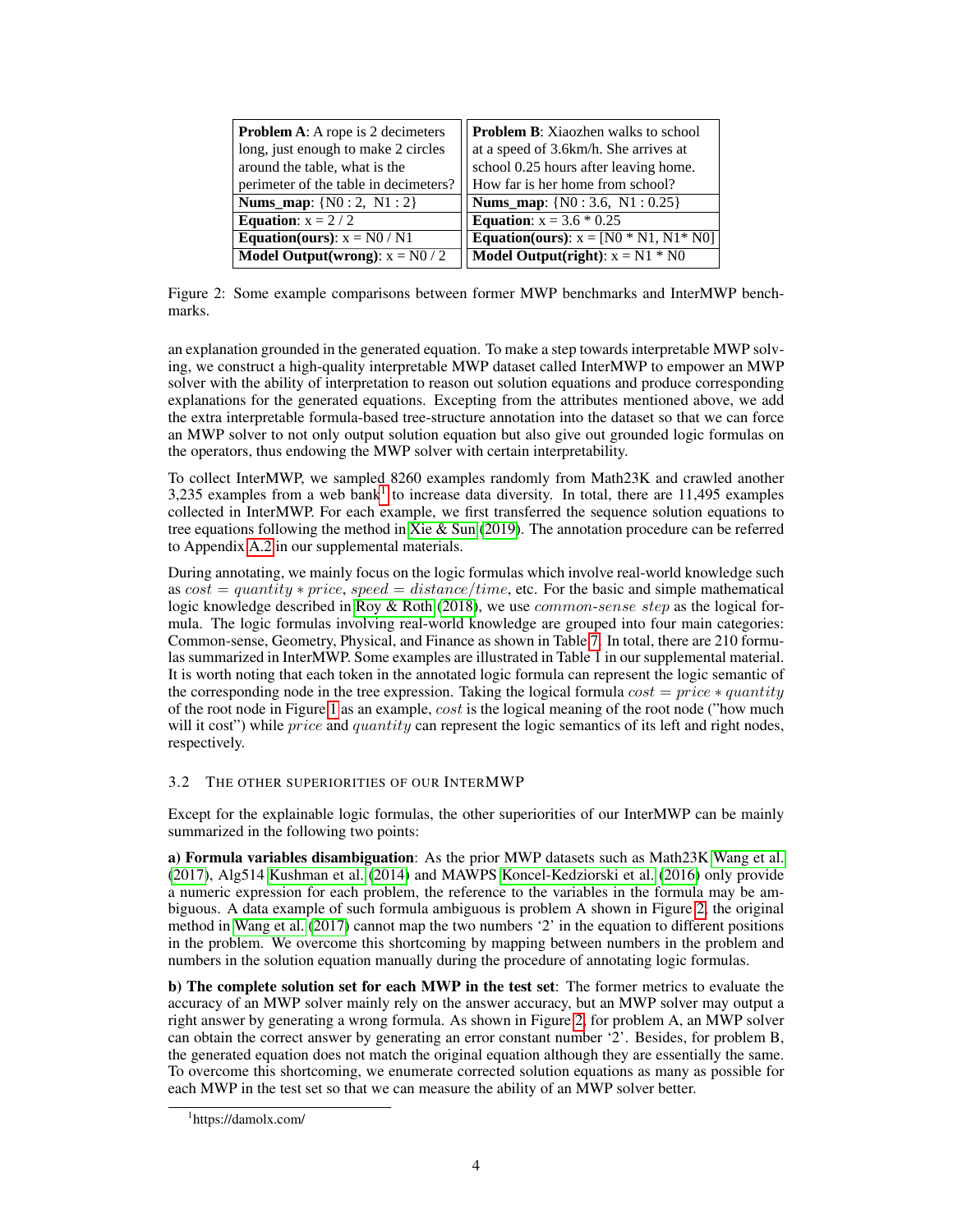<span id="page-4-0"></span>

Figure 3: The design of our proposed LogicSolver. First, we train a logic retriever to extract highlycorrelated logical formulas as prompts to solve the MWPs. The retriever takes the problem text and the logic formulas as input and outputs the matching score for each logic formula. Second, we select the top  $K$  related logic formulas as prompts and concatenate them with problem text as the input of the encoder while the decoder output solution expression in prefix order. Finally, a logic generator is deployed to select the logic formulas for each operator in the solution expression.

# 4 LOGICSOLVER

#### 4.1 OVERVIEW

As shown in Figure [3,](#page-4-0) there are three main collaborative components in our proposed LogicSolver to solve an MWP and give out the corresponding logic formula-based explanation simultaneously. For each MWP, we first deploy a logic formula retriever to select the top-K highly-correlated logic formulas as logic prompts for prompt-enhanced solving. Then, the logic prompts will be concatenated with the problem text as the input and drive the MWP model to produce a solution equation. Finally, to obtain the logic formulas-based explanation, we deploy a logic generator to predict logic formulas for each inner-node (operator) of the solution expression tree.

#### 4.2 LOGIC FORMULAS RETRIEVAL

It should be helpful for MWP solving if we can inject the semantics of the logic formulas grounded in MWPs into an MWP solver since the logic formulas grounded in MWPs denote the grounded math relationships. Therefore, to inject logic formulas into an MWP solver to improve the ability of semantic representation and reasoning, we train a retriever to match the logic knowledge in our InterMWP. Our retriever takes a problem text and the 210 logic formulas we summarized as the input and outputs the matching score for each logic formula.

BERT [Devlin et al.](#page-10-5) [\(2019\)](#page-10-5) is an efficient pre-trained language model for text encoding, so we employ a Chinese BERT pre-trained with whole word masking [Cui et al.](#page-10-6) [\(2020\)](#page-10-6) as our encoder, denoted as  $BERT<sub>R</sub>$ , for learning the semantic representations of text. To encode the problem text P and logic formula set  $F = [F_1, F_2, \dots, F_T]$  where T is the size of the logic set, we pass them to the retriever  $BERT<sub>R</sub>$  and average the feature outputs from the last hidden layer to obtain the corresponding semantic embeddings as follows:

$$
p = \text{mean}(\text{BERT}_R(P))
$$
  

$$
f_i = \text{mean}(\text{BERT}_R(F_i))
$$
 (1)

Then, a scoring module  $\text{Score}_R$  is deployed to rate each logic formula  $F_i$  as follows:

$$
Score_R(p, f_i) = v_s^{\text{T}} \tanh(W_s[p, f_i])
$$
  

$$
s_i = Score_R(p, f_i)
$$
 (2)

where  $v_s$  and  $W_s$  are trainable parameters.

Given the dataset D, for each data sample  $(P, L_f) \in D$ , where  $L_f = [l_{f_0}, l_{f_1}, l_{f_T}]$  is a 0-1 vector, and  $l_{f_i}$  indicate whether the logic formula  $F_i$  is used in solving the problem P, and T is the size of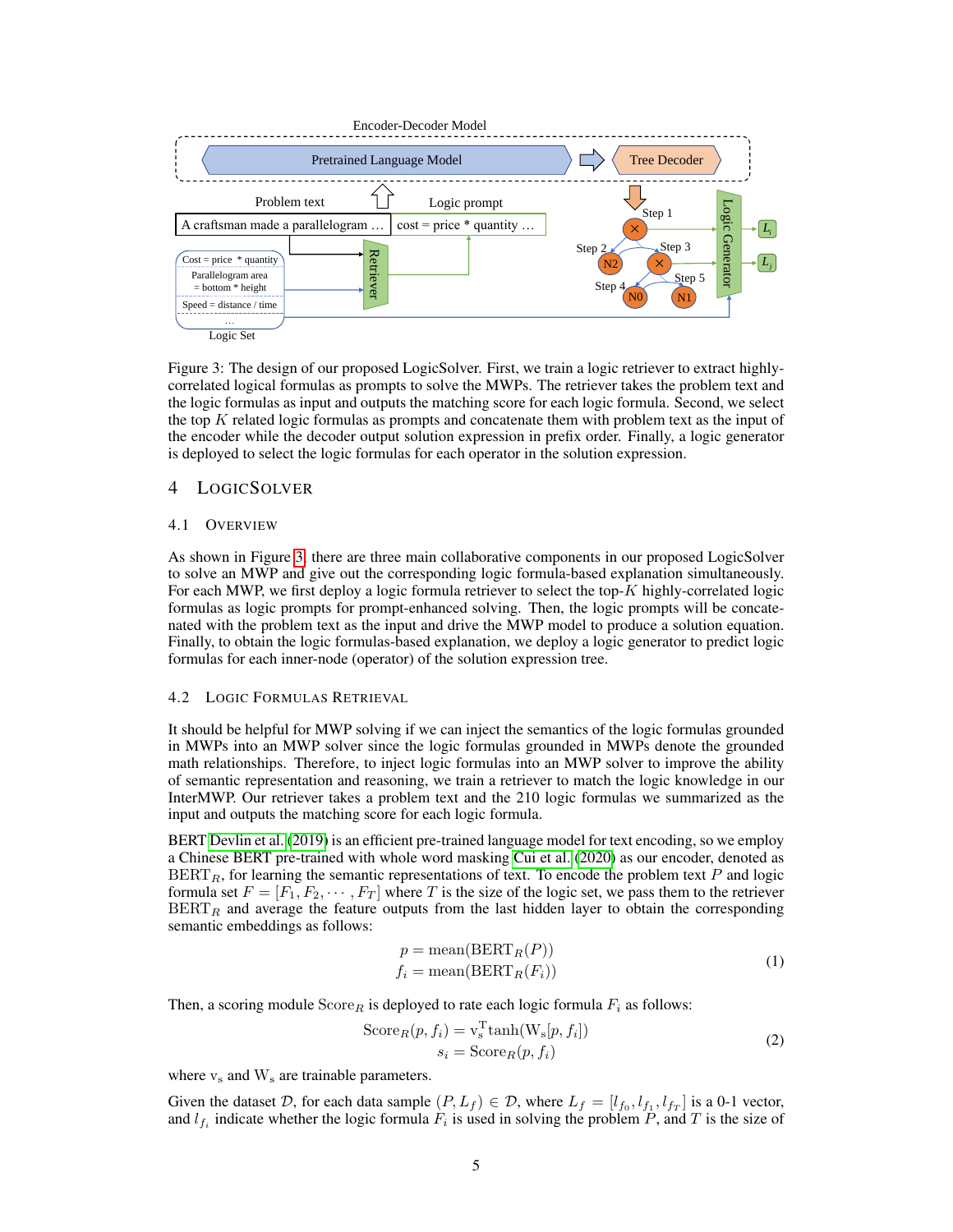logic set, we minimize the following loss function for training the retriever:

$$
\mathcal{L}_r = \log(1 + \sum_{l_{f_i} = 1} e^{s_i}) + \log(1 + \sum_{l_{f_j} = 0} e^{-s_j})
$$
\n(3)

For the positive logic formulas, we expect a higher score, and for the negative logic formulas, the opposite is true.

#### 4.3 LOGICAL PROMPT-ENHANCED MWP SOLVING

To solve an MWP, We follow the encoder-decoder structure. For the encoder, we choose the Chinese BERT pre-trained with whole word masking [Cui et al.](#page-10-6) [\(2020\)](#page-10-6), denoted as  $BERT_E$ , for learning the MWP representation. For decoder, we employee the goal-driven tree-structure decoder, denoted as GTS, following [Xie & Sun](#page-12-1) [\(2019\)](#page-12-1) to generate solution expression in prefix order, as shown in Figure [3.](#page-4-0)

To conduct logical prompt-enhanced learning with highly-correlated logic formulas, for a problem P, we first select the top-K logic formulas based on their matching scores  $\{s_0, s_1, \dots, s_T\}$  as prompts. Then we concatenate the selected K logic formulas K logic formulas with P and pass it into the encoder:

$$
c, q_{root} = BERT_E([P, F_{\Omega_K}])
$$
\n(4)

where  $c$  is the encoder's last hidden layer of all tokens, and  $q_{root}$  which will be used as the root node's goal vector is the [CLS] token embedding of the last hidden layer.

For each node in the expression tree, the goal-driven tree-structure decoder GTS takes the goal vector q and the token-level embedding c as the input. The decoder GTS first use q to predict token  $\hat{y}$  of the current node. If the predicted token is a mathematical operator, the goal will be decomposed into two sub-goals which will be passed to the corresponding sub-trees. Otherwise, the goal will be simply realized by the predicted numeric value or constant quantity. The final output of GTS is the node tokens  $\hat{Y} = \{\hat{y}_1, \hat{y}_2, \dots, \hat{y}_n\}$  of the solution expression in prefix order and the corresponding goal vector of each node  $Q = \{q_1, q_2, \dots, q_n\}$ , *n* is the solution expression length.

$$
\hat{Y}, Q = \text{GTS}(c, q_{root})
$$
\n<sup>(5)</sup>

Given the dataset  $\mathcal{D}=\{(Y_0, P_0), (Y_1, P_1), \cdots, (Y_N, P_N)\}\,$  we minimize the following loss function during training the encoder-decoder model:

$$
\mathcal{L}_d(\hat{Y}_i|P_i) = -\sum_{t=1}^{E_i} \log(\text{prob}(y_t|q_t, P_i))
$$
\n(6)

where  $\hat{Y}_i$  is the predicted expression for  $P_i$ ,  $E_i$  is the number of tokens of the solution expression of problem  $P_i$ , and  $prob(y_t|q_t, P_i)$  is computed by distribution computation function in GTS.

#### 4.4 EXPLANATION GENERATION

To empower the MWP solver's interpretability, we propose a logic generator to take the operator's hidden embedding  $q$ , problem text  $P$ , and the logic set  $F$  as the input and predict which linguistic logic formula can explain the decision on the current operator. We deploy a BERT model denoted as  $BERT<sub>L</sub>$  to encode each logic formula and problem text.

$$
p^{L} = BERT_{L}(P)
$$
  
\n
$$
f_{i}^{L} = \text{mean}(BERT_{L}(F_{i})), F_{i} \in F
$$
\n(7)

where  $p^L$  and  $f_i^L$  denote the problem's token embedding for P and the logic formula embedding for  $F_i$  in the logic generator respectively.

To choose a reasonable explanation for the decision on expression generation, we leverage the attention-based scoring mechanism to select an appropriate logic formula as the explanation. Given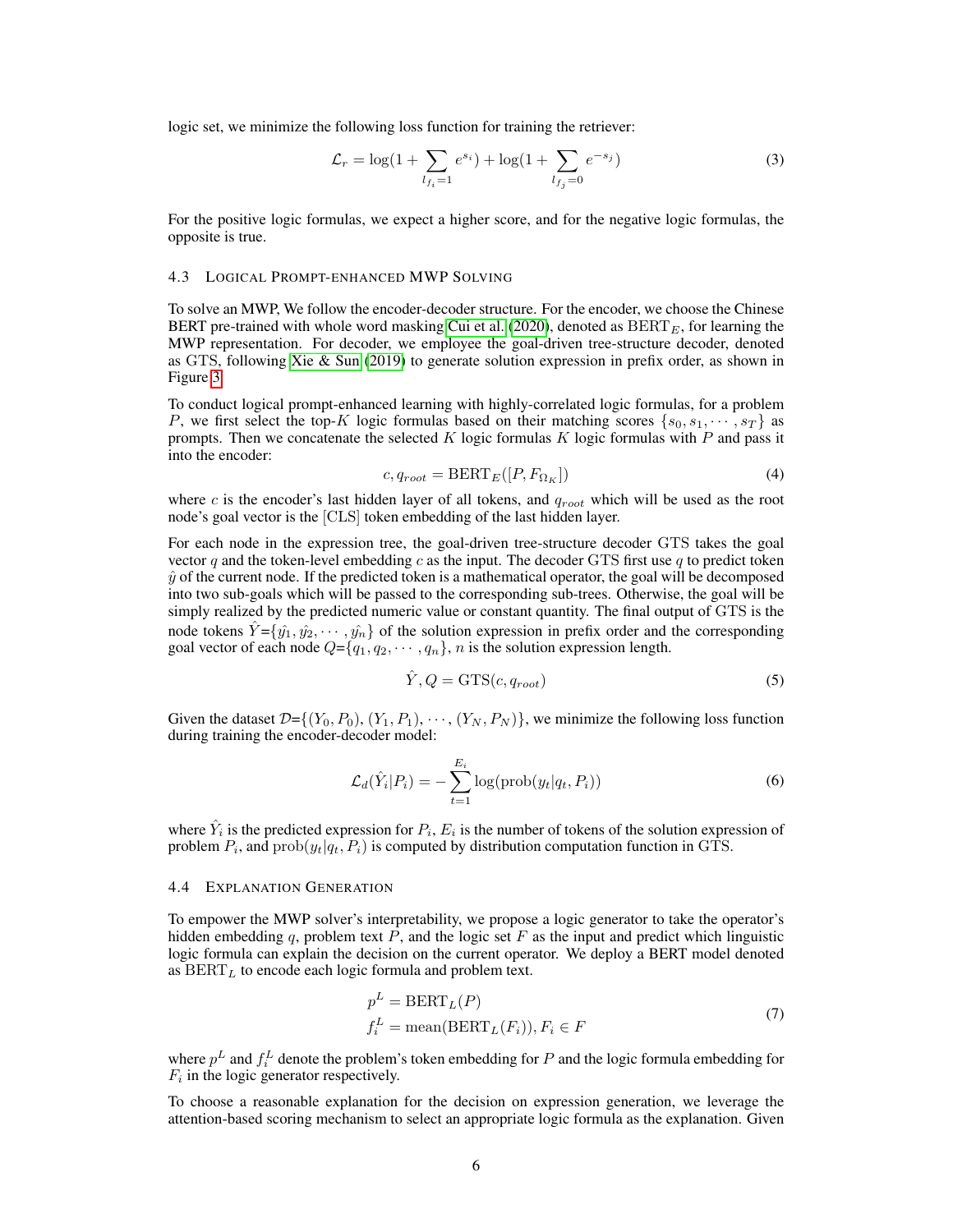an operator's embedding q, a context vector  $c^L$  is obtained by attending q with problem token embedding  $p<sup>L</sup>$  with the help of the attention mechanism [Bahdanau et al.](#page-10-7) [\(2015\)](#page-10-7):

$$
c^L = \text{Attention}(q, p^L) \tag{8}
$$

Then, a scoring module denoted as  $s<sub>L</sub>$  is deployed to output the unnormalized log probability:

$$
s_L(F_i|q, c^L, F) = v_L^{\text{T}} \tanh(W_L[q, c^L, f_i]) \tag{9}
$$

where  $v_L$  and  $W_L$  are trainable parameters.

Finally, the normalized probability  $\text{prob}(F_i|q, c^L, F)$  over logic formula set  $F$  is computed with the softmax function:

$$
prob(F_i|q, c^L, F) = \frac{exp(s_L(F_i|q, c^L, F))}{\sum_j s_L(F_j|q, c^L, F)}
$$
\n(10)

Our logic generator selects the logic formula  $y<sup>F</sup>$  with the highest probability as the explanation for the decision on operator generation:

$$
y^F = \arg\max \text{prob}(F_i | q, c^L, F) \tag{11}
$$

The training objective of the logic generator is as follows:

$$
\mathcal{L}_L(\hat{Y}_i^F|P_i) = -\sum_{t=1}^{E_i^F} \log(prob(y_t^F|q_t, c_t^L, P_i))
$$
\n(12)

where  $\hat{Y}_i^F$  is the predicted expression for  $P_i$ ,  $E_i^F$  is the number of operators of the solution expression of the problem  $P_i$ .

## 5 EXPERIMENTS

#### <span id="page-6-0"></span>5.1 EXPERIMENTAL SETUP

Datasets. We conduct experiments on our InterMWP and Math23K [Wang et al.](#page-12-0) [\(2017\)](#page-12-0) in the trainvalid-test setting. For Math23K, we train the logic retriever on our InterMWP and then use the pre-trained logic retriever to extract logic prompts for the MWPs in the Math23K.

Baselines. We compare our LogicSolver with the following state-of-the-art models: Math-EN [Wang et al.](#page-12-10) [\(2018a\)](#page-12-10): a seq2seq model with equation normalization for reducing target space. GROUPATT [Li et al.](#page-11-11) [\(2019\)](#page-11-11): a math word problem solver borrowing the idea of multi-head at-tention from Transformer [Vaswani et al.](#page-12-11) [\(2017\)](#page-12-11). **GTS** [Xie & Sun](#page-12-1) [\(2019\)](#page-12-1): a tree-structured neural network in a goal-driven manner to generate expression trees. Graph2Tree [Zhang et al.](#page-12-3) [\(2020b\)](#page-12-3): an enhanced GTS with quantity graph. GTS(BERT): a strong baseline we constructed by replacing RNN encoder with BERTEncode[rDevlin et al.](#page-10-5) [\(2019\)](#page-10-5) in GTS.

Evaluation Metric. Following prior works [Wang et al.](#page-12-0) [\(2017\)](#page-12-0); [Xie & Sun](#page-12-1) [\(2019\)](#page-12-1); [Zhang et al.](#page-12-3) [\(2020b\)](#page-12-3), we use answer accuracy as one of the evaluation metrics: if the calculated value of the predicted expression tree equals the true answer, it is thought as correct. However, answer accuracy will overestimate the ability of reasonable expression generation of an MWP solver, so we also introduce **formula accuracy** to evaluate whether the generated expression is one of a set of reasonable expressions that we annotate an MWP by listing all possible and reasonable solution equations manually in the test set. Moreover, to measure the effectiveness of the output linguistic logic, we introduce **logic accuracy**: Given the dataset  $\mathcal{D} = \{(Y_0, Y_0^F, P_0), (Y_1, Y_1^F, P_1), \cdots, (Y_N, Y_N^F, P_N)\}\$ where  $Y_i$  denotes solution expression,  $Y_i^F$  denotes the target linguistic logic formulas, and  $P_i$  is the problem text. For an MWP, if the predicted solution expression  $\hat{Y}_i$  is correct and the whole predicted linguistic logic  $\hat{Y}_i^F$  is equivalent to the target linguistic logic, we consider this logic formula-based explanation is correct. The formula for computing logic accuracy is as following below:

logic acc = 
$$
\frac{1}{N} \sum_{i=1}^{N} (\hat{Y}_i = Y_i)(\hat{Y}_i^F = Y_i^F)
$$
 (13)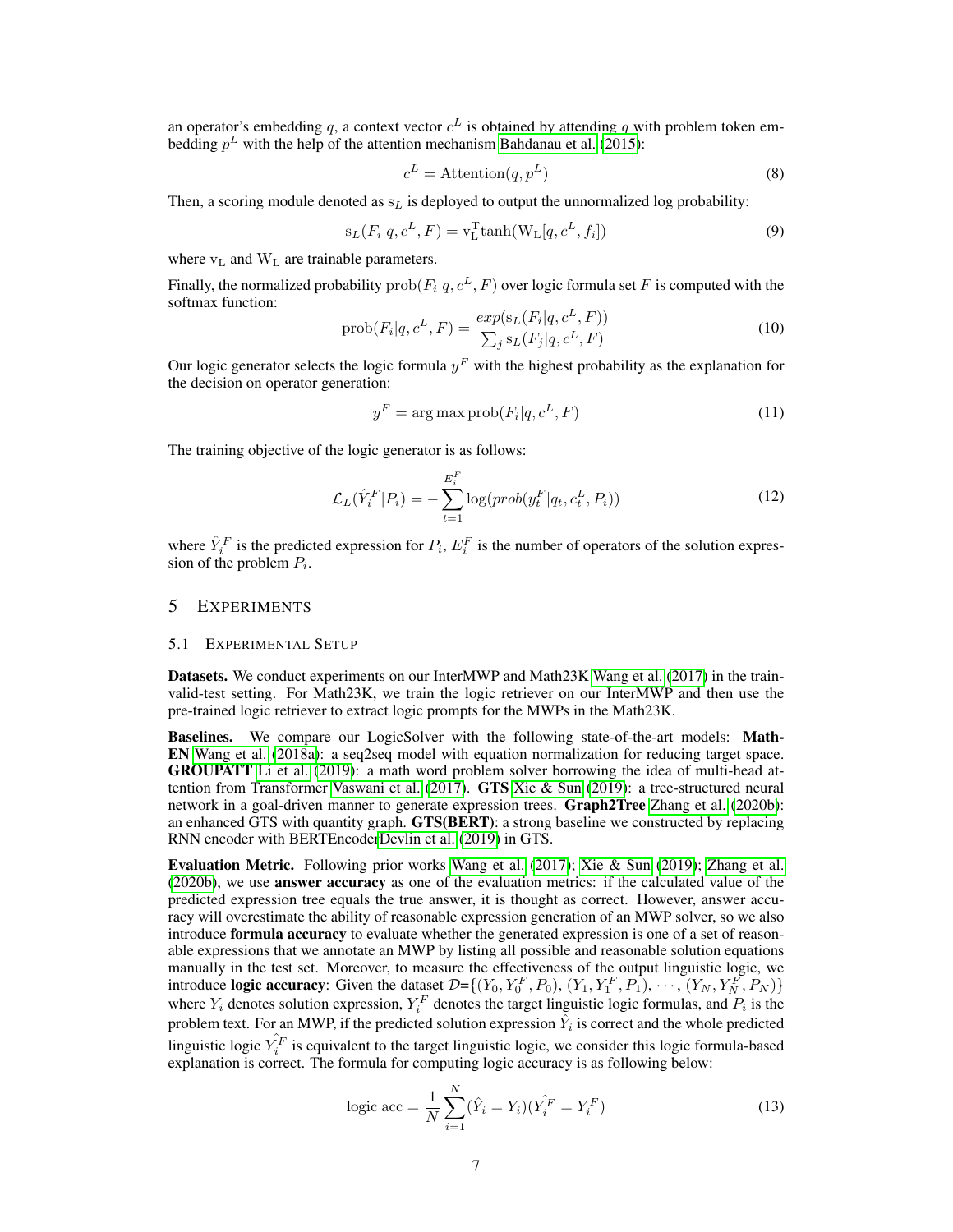Implementation Details. We use Pytorch<sup>[2](#page-7-0)</sup> to implement our model on Linux with an NVIDIA RTX3090 GPU card. We add the [NUM] token to BERT's vocab and convert all numbers in problem text to the [NUM] token. For the training of the logic generator in LogicSolver, we only select the MWPs which can be fitted in the train set of our InterMWP as the training data. We use goal vectors in GTS-decoder models [Xie & Sun](#page-12-1) [\(2019\)](#page-12-1); [Zhang et al.](#page-12-3) [\(2020b\)](#page-12-3) as the embedding for solution expression tokens in the logic generator, and select RNN's hidden states in RNN-decoder models [Wang et al.](#page-12-0) [\(2017\)](#page-12-0); [Li et al.](#page-11-11) [\(2019\)](#page-11-11) as solution expression tokens embedding. More details can be referred to Appendix [A.3.](#page-14-0)

<span id="page-7-1"></span>

| Model                          |      | answer acc   formula acc | logic acc |
|--------------------------------|------|--------------------------|-----------|
| Math-ENWang et al. (2018a)     | 63.9 | 60.2                     | 43.2      |
| Group-AttnLi et al. (2019)     | 64.2 | 60.8                     | 44.5      |
| GTSXie & Sun (2019)            | 70.5 | 66.1                     | 57.2      |
| Graph2TreeZhang et al. (2020b) | 71.0 | 66.7                     | 57.9      |
| GTS(BERT)                      | 80.3 | 76.8                     | 66.5      |
| LogicSolver(ours)              | 82.4 | 79.7                     | 76.0      |

| Table 1: The answer acc, formula acc, and logic acc on our InterMWP. |  |  |  |
|----------------------------------------------------------------------|--|--|--|
|----------------------------------------------------------------------|--|--|--|

#### 5.2 MAIN RESULT

The Performance on InterMWP. The results on our InterMWP are shown in Table [1.](#page-7-1) With the logic prompt-enhanced, the answer accuracy can be improved from 80.3% [GTS(BERT)] to 82.4% [LogicSolver(Ours)]. Similarly, the formula accuracy and the logic accuracy also are improved from 76.8% [GTS(BERT)] to 79.7% [LogicSolver(Ours)] and 66.5%[GTS(BERT)] to 76.0% [LogicSolver(Ours)] respectively. This shows the effectiveness of our proposed prompt-enhanced learning for MWP solving. We also evaluate the performance on the samples contain top-10 logic formulas, the results are shown in Table [2.](#page-7-2) The performance gap of our LogicSolver relative to GTS(Bert) is significant on most logic formulas.

<span id="page-7-2"></span>

| Logics                                                               | formula acc | logic acc |
|----------------------------------------------------------------------|-------------|-----------|
| total number $=$ average number per unit<br>$\times$ number of units | 77.9/78.6   | 53.6/68.6 |
| total number $=$ number of units<br>$\times$ average number per unit | 77.3/78.7   | 53.9/68.8 |
| average number per unit = total number<br>$\div$ number of units     | 76.2/78.6   | 54.8/76.2 |
| expenses = quantity $\times$ price                                   | 74.5/76.5   | 47.1/66.7 |
| number of unit $=$ total number<br>$\div$ average number per unit    | 76.8/78.3   | 62.3/71.0 |
| expenses = price $\times$ quantity                                   | 74.0/76.0   | 48.0/68.0 |
| Working speed = workload $\div$ time                                 | 71.4/76.2   | 42.9/71.4 |
| distance = speed $\times$ time                                       | 74.1/71.6   | 66.4/65.2 |
| $speed = distance \div time$                                         | 76.7/74.4   | 67.4/67.4 |
| Rectangle area = length $\times$ width                               | 56.4/56.4   | 41.0/46.2 |

Table 2: Formula accuracy and logic accuracy on the samples contain top-10 logic formulas with the most occurrences in the test split. (To the left of the semicolon '/' is the result of GTS(Bert), and to the right is the result of LogicSolver.)

The Performance on Math23K. We also conduct the experiment on Math23K. We apply the pretrained logic retriever on InterMWP to retrieve logic formulas for Math23K, and then conduct logical prompt-enhanced learning for GTS(Bert). The results are shown in Table [3.](#page-8-0) The performance of

<span id="page-7-0"></span><sup>&</sup>lt;sup>2</sup>http://pytorch.org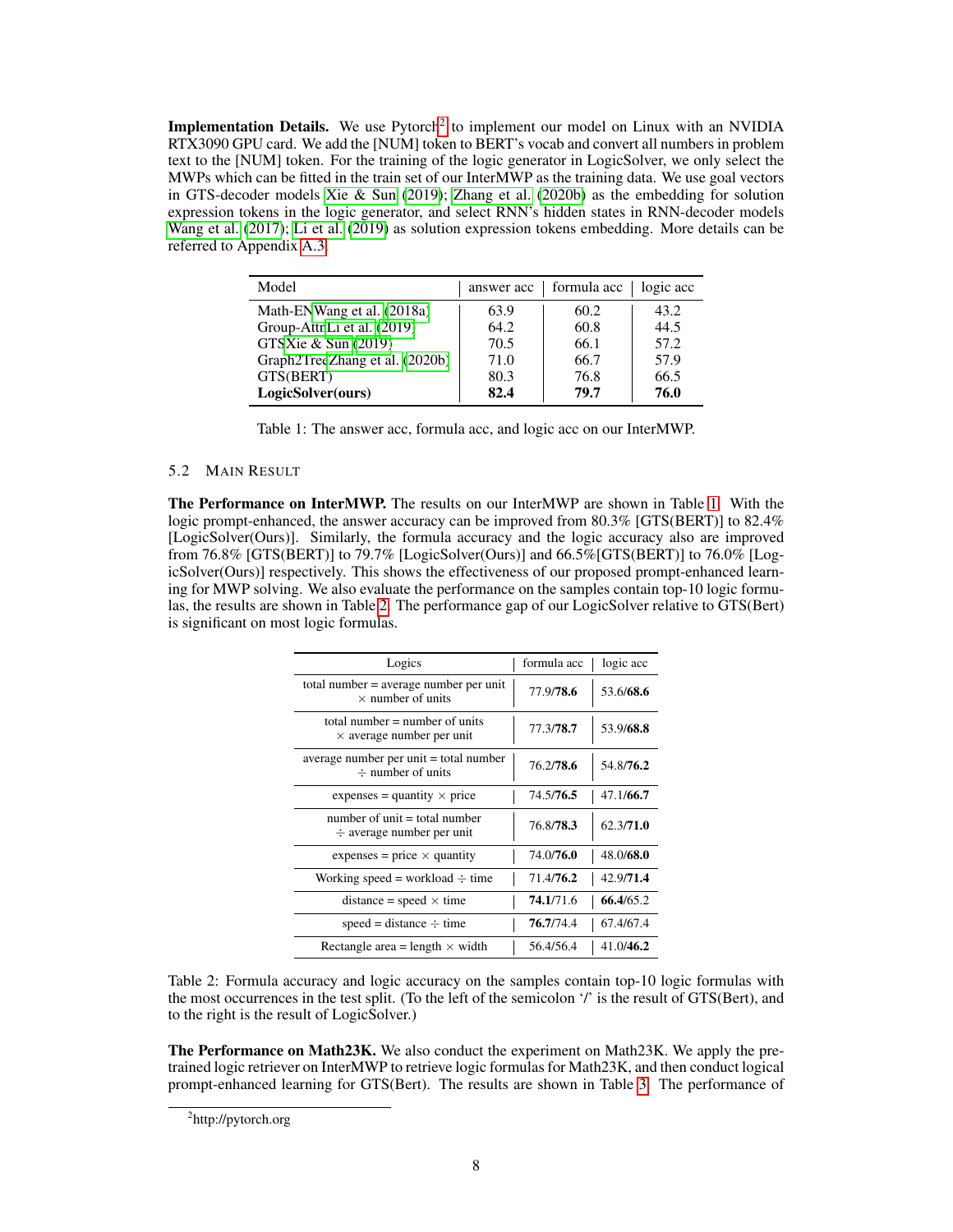|            |      | GTS(BERT)   GTS(BERT)+Logical Prompts |
|------------|------|---------------------------------------|
| answer acc | 82.8 | 83.4                                  |

<span id="page-8-0"></span>Table 3: Experimental results on math23K. The GTS(BERT)+Logical Prompts denotes the GTS(Bert) model enhanced with logical prompts.

<span id="page-8-1"></span>answer accuracy increases from 82.8% to 83.4%. This improvement shows the strong generalization of our proposed logical prompt-enhanced learning on other MWP datasets even with the logic prompts based on the InterMWP.

| Selection<br>Indicators | top 1 | top 2 | top 3 | top 4 |
|-------------------------|-------|-------|-------|-------|
| Recall                  | 0.642 | 0.948 | 0.985 | 0.991 |
| Precision               | 0.557 | 0.411 | 0.284 | 0.215 |
| $F-10$                  | 0.641 | 0.935 | 0.962 | 0.956 |

## 5.3 THE PERFORMANCE OF THE LOGIC RETRIEVER

We use Recall, Precision, and F-10 to quantify the performance of the logic retriever on our InterMWP under selecting top 1-4 logic formulas, as shown in Table [4.](#page-8-1) Corrected logic prompts are very important for improving the MWP solver. To retrieve as many correct logic prompts as possible and decrease the effect of error logic prompts, the recall rate is more important than the precision for logic retrieve. Therefore, we use F-10 score, rather than F-1 score, to measure the balanced performance of the logic retriever. From Table [4,](#page-8-1) we can observe that selecting top-3 logic formulas as prompts can achieve a better trade-off between Recall and Precision.

## 5.4 LOGICAL PROMPTS DESIGN

We study the effects of different prompt designs and the effects placement position of logic prompts in the input by conducting three experiments:

- 1. Random Selection: the logic prompts are choosen randomly.
- 2. Retrieve+Ahead: the logic retriever is deployed for logic prompts retrieving and the logic prompts are put in front of the MWP.
- 3. Retrieve+Behind: the logic retriever is deployed for logic prompts retrieving and the logic prompts are put behind the MWP.

<span id="page-8-2"></span>The results are shown in Table [5.](#page-8-2) From the results, we can know that the best result is obtained under the Retrieve+Behind setting by retrieving top-3 logic prompts.

| Selection<br>Retriever | top 1 | top 2 | top 3 | top 4 |
|------------------------|-------|-------|-------|-------|
| Random Selection       | 81.1  | 80.4  | 81.5  | 80.6  |
| Retrieve+Ahead         | 81.9  | 82.0  | 80.9  | 81.2  |
| Retrieve+Behind        | 81.3  | 81.8  | 82.4  | 81.2  |

Table 5: Answer accuracy of different logical prompt designs for LogicSolver (Random-Score denotes the strategy of randomly scoring each logic formula, Ahead and Behind denote the position of prompt).

#### 5.5 PERFORMANCE OF INTERPRETABILITY

We use the proposed Logic Generator to achieve interpretability and use logic accuracy to evaluate the performance. As shown in Table [1,](#page-7-1) our LogicSolver achieves 76.0% on logic accuracy which is superior to all the other baselines. Notably, our LogicSolver can outperform GTS(BERT) which has the same backbone network by nearly 10% benefiting from our logical prompt-enhanced learning,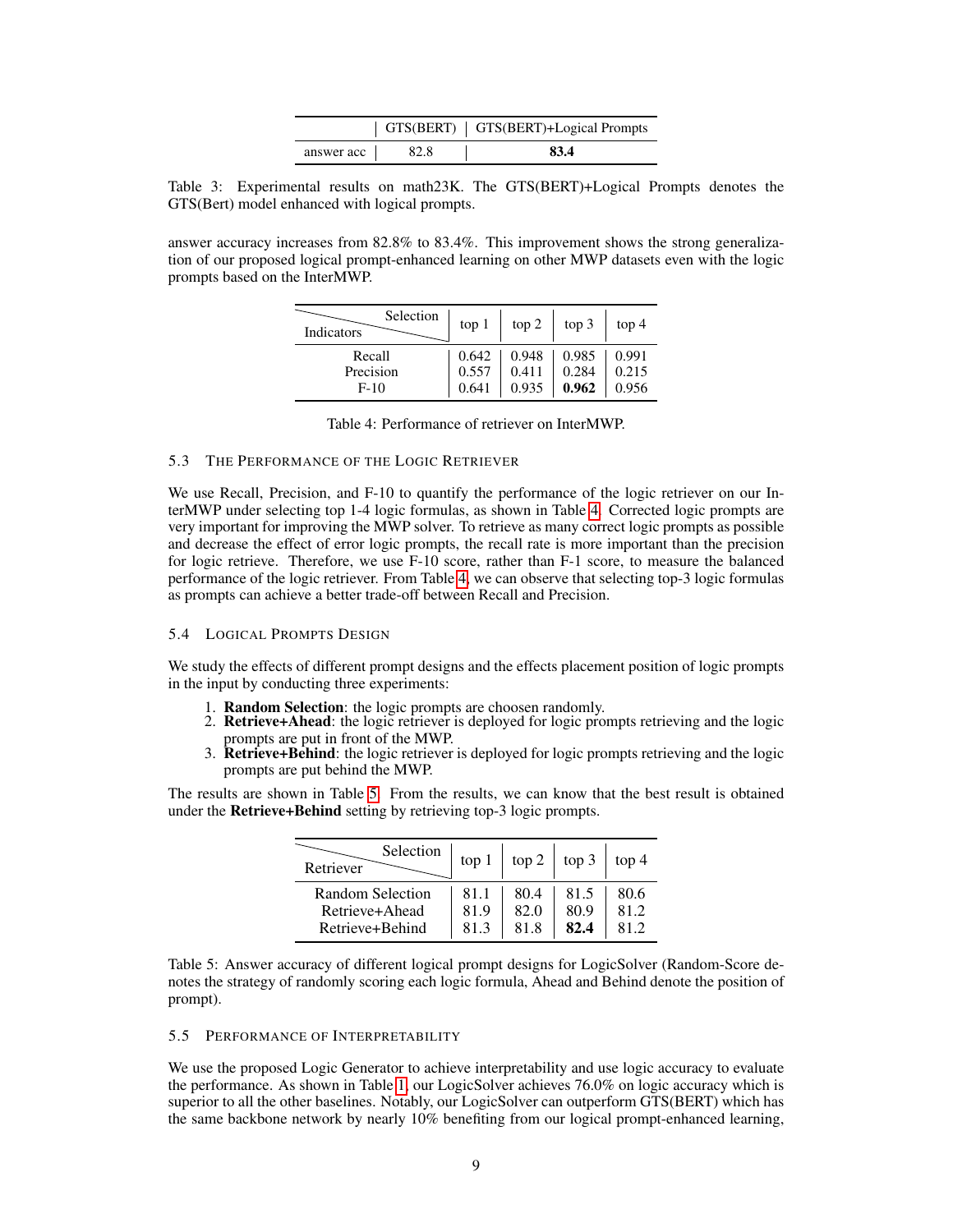<span id="page-9-1"></span>

| Problem                                                                                                                                                                                                                                                                       | Retrieved Logic                                                                                         | Equation                                                                   | GTS(Bert)           | InterSolver                                                                                                          |
|-------------------------------------------------------------------------------------------------------------------------------------------------------------------------------------------------------------------------------------------------------------------------------|---------------------------------------------------------------------------------------------------------|----------------------------------------------------------------------------|---------------------|----------------------------------------------------------------------------------------------------------------------|
| A ribbon is cut every 1.4 decimetres<br>to make 1 how. A total of 27 hows are<br>made. There is 1.2 decimetres left.<br>How many decimetres is this ribbon<br>originally?                                                                                                     | Total = average $\times$<br>number of units $\mathbf{v}$<br>Average=total /<br>number of units $\times$ | $N0 * N2 + N3$ ,<br>$N2 * N0 + N3$ .<br>$N3 + N0 * N2$ .<br>$N3 + N2 * N0$ | $N0 * N1 + N3$<br>X | Common-sense step<br>Total = $average \times$<br>number of units<br>✔                                                |
| Trees were planted on one side of a 30<br>meter long road. A total of 4 trees<br>were planted from beginning to end<br>(planting at both ends). What is the<br>distance between two adjacent trees in<br>meters?                                                              | $Speed =$<br>distance / time<br>×<br>Average=total /<br>number of units                                 | $N0/(N1-1)$                                                                | $N0/(N1-1)-1$<br>X  | Average=total /<br>Segment number $=$<br>number of units<br>interval points<br>including both ends-1<br>$\checkmark$ |
| The Changsha-Guangzhou railway is<br>728km long, and a truck runs 71km<br>per hour from Guangzhou to<br>Changsha. A train of passenger cars<br>drove from Changsha to Guangzhou<br>at the same time, and the two cars<br>met in 4 hours. What was the speed<br>of this train? | $Speed =$<br>distance / time<br>$Speed =$<br>opposite speed -<br>speed                                  | $N0/N2 - N1$<br>$(N0 - N1 * N2) / N2$<br>$(N0 - N2 * N1) / N2$             | N0/N2<br>X          | $Speed =$<br>opposite speed -<br>$Speed =$<br>speed<br>distance / time<br>✓                                          |

<span id="page-9-0"></span>Figure 4: Case study on GTS(BERT) and LogicSolver on InterMWP test set. Equation denotes the annotated complete solution set. (Note that the results are represented as infix traversal of expression trees which is more readable than prefix traversal.)



Figure 5: Accuracy over different expression tree sizes. (*proportion, answer, formula, and logic* denote data proportion, answer accuracy, formula accuracy, and logic accuracy over different expression tree sizes on the InterMWP test set.)

which helps the solver leverage logical knowledge better and makes inner-node (operator) representations more suitable for explanation generation.

#### 5.6 ANALYSIS ON DIFFERENT EXPRESSION TREE SIZE

We further evaluate the answer accuracy, formula accuracy, and logic accuracy on different problem expression tree sizes, as shown in Figure [5.](#page-9-0) We also show the corresponding data distribution. On the whole, the answer accuracy of problem solving decreases as the expression tree becomes longer, but the accuracy on tree size of 5 is higher than the tree size of 3 since the data proportion of tree size of 5 is obviously larger. In general, the longer the expression tree, the more difficult it is to be solved for both models and humans.

#### 5.7 CASE STUDY

Finally, we conduct a case analysis and provide three cases in Figure [4.](#page-9-1) Benefiting from our logical prompt-enhanced learning on our InterMWP, our LogicSolver not only is more accurate in predicting operations, constants, and number words, but also can extract and generate correct logic reasoning procedures while GTS(BERT) is more likely to predict error expressions. In summary, our Logic-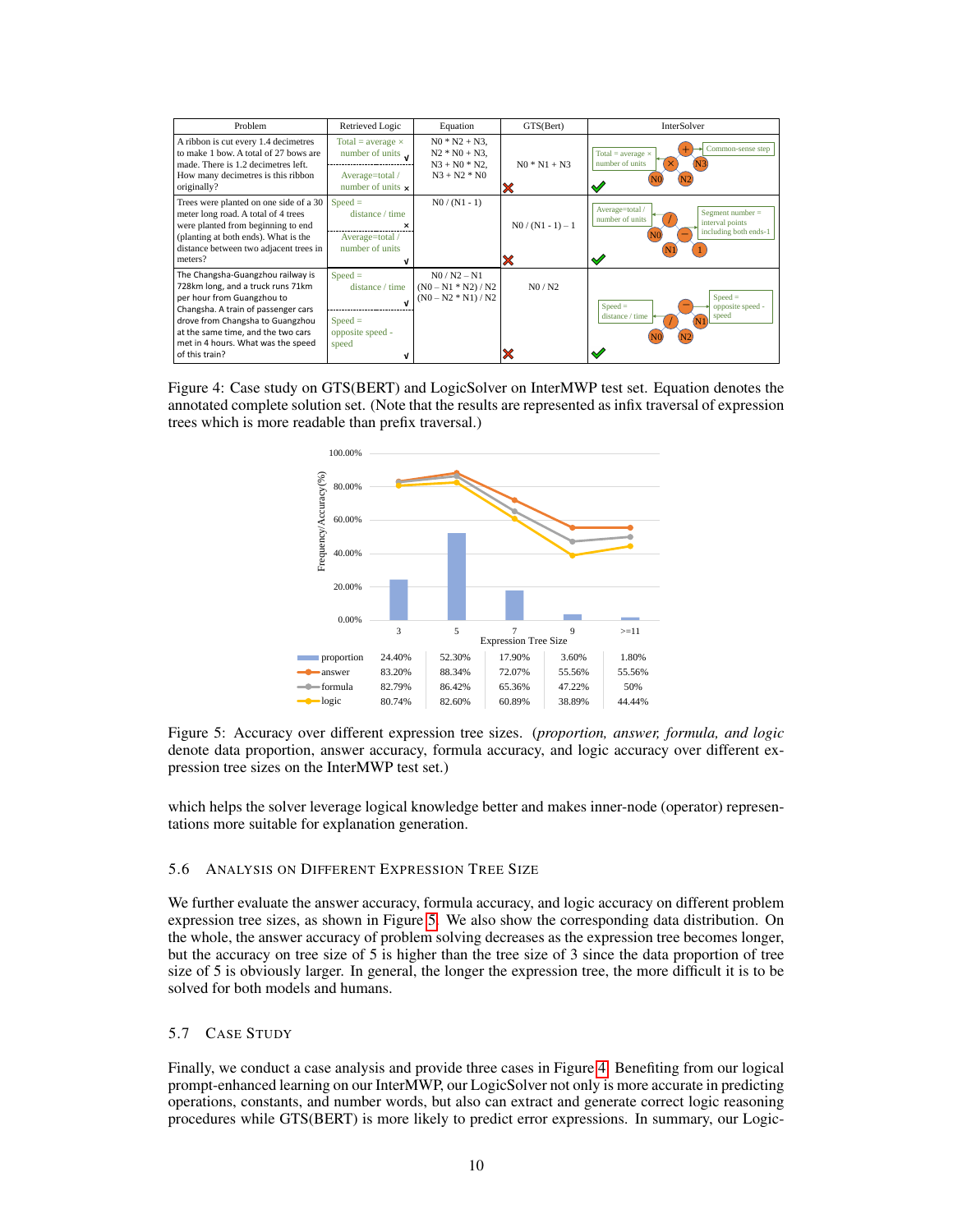Solver has gained a certain degree of interpretability while improving the accuracy of math word problem solving, showing the superiority of our InterMWP and LogicSolver.

## 6 CONCLUSION

In this paper, to take a step towards interpretable MWP solving, we construct an interpretable math word problem dataset called InterMWP which consists of 11,495 MWP data and annotates interpretable logical formulas based on algebraic knowledge as the grounded linguistic logic of each solution equation. Different from existing MWP datasets, our InterMWP benchmark asks for a solver to not only output the solution expressions but also predict the corresponding logical formulas. We further propose LogicSolver which is enhanced by logical prompts and is able to generate corresponding solution expressions and interpretable knowledge formulas in accord with the generated solution expressions, simultaneously. Experimental results show that our LogicSolver has stronger logical formula-based interpretability than baselines while achieving higher answer accuracy with the help of logical prompts, simultaneously.

#### **REFERENCES**

- <span id="page-10-3"></span>Aida Amini, Saadia Gabriel, Shanchuan Lin, Rik Koncel-Kedziorski, Yejin Choi, and Hannaneh Hajishirzi. Mathqa: Towards interpretable math word problem solving with operation-based formalisms. *ArXiv*, abs/1905.13319, 2019.
- <span id="page-10-7"></span>Dzmitry Bahdanau, Kyung Hyun Cho, and Yoshua Bengio. Neural machine translation by jointly learning to align and translate. In *3rd International Conference on Learning Representations, ICLR 2015 ; Conference date: 07-05-2015 Through 09-05-2015*, January 2015.
- <span id="page-10-2"></span>Xiang Chen, Ningyu Zhang, Xin Xie, Shumin Deng, Yunzhi Yao, Chuanqi Tan, Fei Huang, Luo Si, and Huajun Chen. Knowprompt: Knowledge-aware prompt-tuning with synergistic optimization for relation extraction. *arXiv preprint arXiv:2104.07650*, 2021.
- <span id="page-10-0"></span>Ting-Rui Chiang and Yun-Nung Chen. Semantically-aligned equation generation for solving and reasoning math word problems. In *Proceedings of the 2019 Conference of the North American Chapter of the Association for Computational Linguistics: Human Language Technologies, Volume 1 (Long and Short Papers)*, pp. 2656–2668. Association for Computational Linguistics, 2019.
- <span id="page-10-4"></span>Karl Cobbe, Vineet Kosaraju, Mohammad Bavarian, Jacob Hilton, Reiichiro Nakano, Christopher Hesse, and John Schulman. Training verifiers to solve math word problems. *ArXiv*, abs/2110.14168, 2021.
- <span id="page-10-6"></span>Yiming Cui, Wanxiang Che, Ting Liu, Bing Qin, Shijin Wang, and Guoping Hu. Revisiting pretrained models for Chinese natural language processing. In *Proceedings of the 2020 Conference on Empirical Methods in Natural Language Processing: Findings*, pp. 657–668, Online, November 2020. Association for Computational Linguistics. URL [https://www.aclweb.org/](https://www.aclweb.org/anthology/2020.findings-emnlp.58) [anthology/2020.findings-emnlp.58](https://www.aclweb.org/anthology/2020.findings-emnlp.58).
- <span id="page-10-5"></span>Jacob Devlin, Ming-Wei Chang, Kenton Lee, and Kristina Toutanova. BERT: Pre-training of deep bidirectional transformers for language understanding. In *Proceedings of the 2019 Conference of the North American Chapter of the Association for Computational Linguistics: Human Language Technologies, Volume 1 (Long and Short Papers)*, pp. 4171–4186, Minneapolis, Minnesota, June 2019. Association for Computational Linguistics. doi: 10.18653/v1/N19-1423. URL [https:](https://www.aclweb.org/anthology/N19-1423) [//www.aclweb.org/anthology/N19-1423](https://www.aclweb.org/anthology/N19-1423).
- <span id="page-10-1"></span>Tianyu Gao, Adam Fisch, and Danqi Chen. Making pre-trained language models better few-shot learners. In *Proceedings of the 59th Annual Meeting of the Association for Computational Linguistics and the 11th International Joint Conference on Natural Language Processing (Volume 1: Long Papers)*, pp. 3816–3830, Online, August 2021. Association for Computational Linguistics. doi: 10.18653/v1/2021.acl-long.295. URL [https://aclanthology.org/2021.](https://aclanthology.org/2021.acl-long.295) [acl-long.295](https://aclanthology.org/2021.acl-long.295).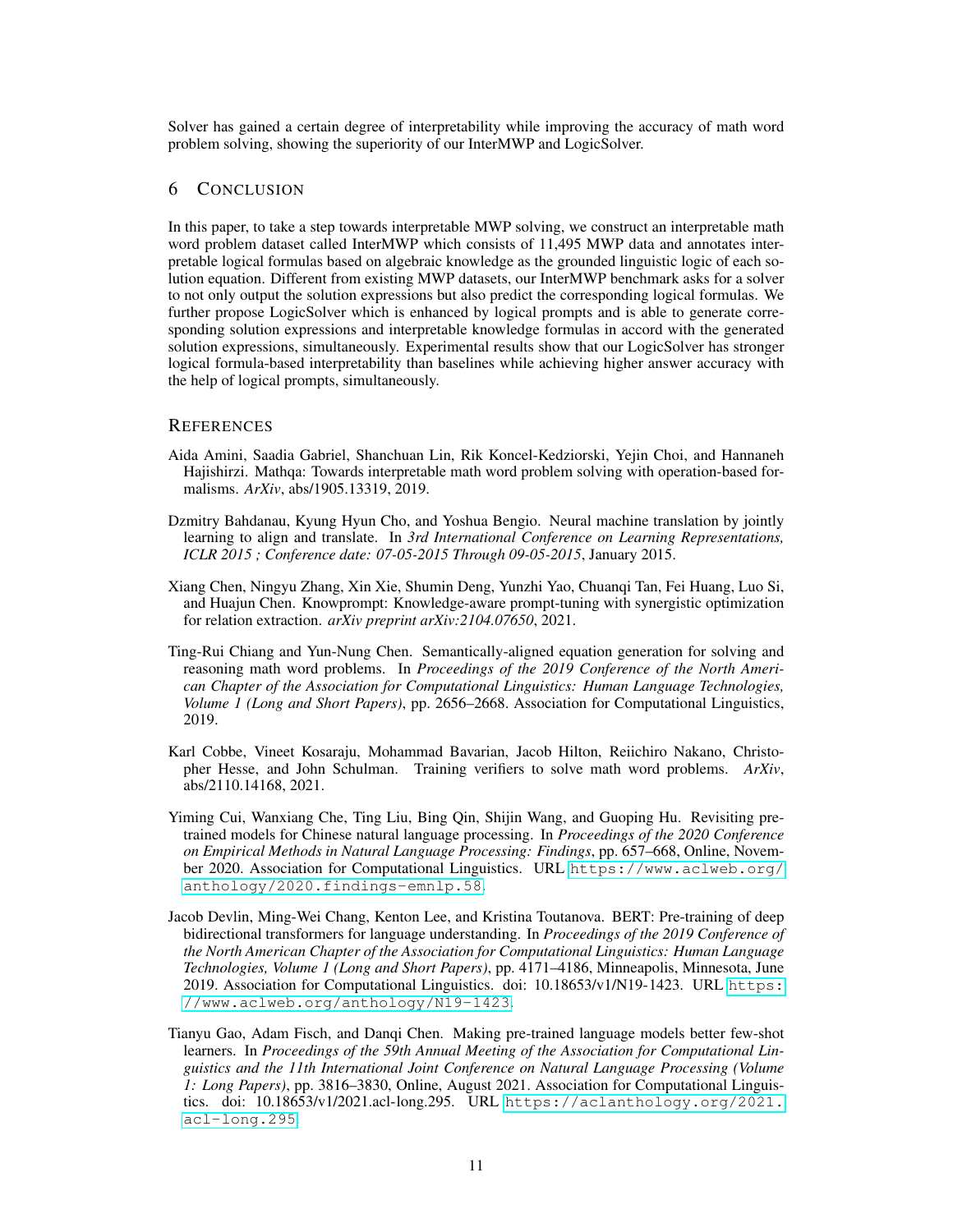- <span id="page-11-4"></span>Yining Hong, Qing Li, Ran Gong, Daniel Ciao, Siyuan Huang, and Song-Chun. Zhu. Smart: A situation model for algebra story problems via attributed grammar. In *The Thirty-Fifth AAAI Conference on Artificial Intelligence, AAAI-21*, 2021.
- <span id="page-11-6"></span>Shengding Hu, Ning Ding, Huadong Wang, Zhiyuan Liu, Juanzi Li, and Maosong Sun. Knowledgeable prompt-tuning: Incorporating knowledge into prompt verbalizer for text classification. *arXiv preprint arXiv:2108.02035*, 2021.
- <span id="page-11-7"></span>Danqing Huang, Shuming Shi, Chin-Yew Lin, Jian Yin, and Wei-Ying Ma. How well do computers solve math word problems? large-scale dataset construction and evaluation. In *Proceedings of the 54th Annual Meeting of the Association for Computational Linguistics (Volume 1: Long Papers)*, pp. 887–896. Association for Computational Linguistics, 2016.
- <span id="page-11-0"></span>Danqing Huang, Jing Liu, Chin-Yew Lin, and Jian Yin. Neural math word problem solver with reinforcement learning. In *Proceedings of the 27th International Conference on Computational Linguistics*, pp. 213–223. Association for Computational Linguistics, 2018.
- <span id="page-11-5"></span>Zhengbao Jiang, Frank F. Xu, Jun Araki, and Graham Neubig. How can we know what language models know? *Transactions of the Association for Computational Linguistics*, 8:423–438, 2020. doi: 10.1162/tacl a 00324. URL <https://aclanthology.org/2020.tacl-1.28>.
- <span id="page-11-12"></span>Diederik P Kingma and Jimmy Ba. Adam: A method for stochastic optimization. In *international conference on learning representations*, 2015.
- <span id="page-11-9"></span>Rik Koncel-Kedziorski, Subhro Roy, Aida Amini, Nate Kushman, and Hannaneh Hajishirzi. MAWPS: A math word problem repository. In *Proceedings of the 2016 Conference of the North American Chapter of the Association for Computational Linguistics: Human Language Technologies*, pp. 1152–1157, San Diego, California, June 2016. Association for Computational Linguistics. doi: 10.18653/v1/N16-1136. URL <https://aclanthology.org/N16-1136>.
- <span id="page-11-10"></span>Nate Kushman, Yoav Artzi, Luke Zettlemoyer, and Regina Barzilay. Learning to automatically solve algebra word problems. In *Proceedings of the 52nd Annual Meeting of the Association for Computational Linguistics (Volume 1: Long Papers)*, pp. 271–281. Association for Computational Linguistics, 2014.
- <span id="page-11-11"></span>Jierui Li, Lei Wang, Jipeng Zhang, Yan Wang, Bing Tian Dai, and Dongxiang Zhang. Modeling intra-relation in math word problems with different functional multi-head attentions. In *Proceedings of the 57th Annual Meeting of the Association for Computational Linguistics*, pp. 6162–6167, Florence, Italy, July 2019. Association for Computational Linguistics. doi: 10.18653/v1/P19-1619. URL <https://aclanthology.org/P19-1619>.
- <span id="page-11-8"></span>Chao-Chun Liang, Yu-Shiang Wong, Yi-Chung Lin, and Keh-Yih Su. A meaning-based statistical English math word problem solver. In *Proceedings of the 2018 Conference of the North American Chapter of the Association for Computational Linguistics: Human Language Technologies, Volume 1 (Long Papers)*, pp. 652–662, New Orleans, Louisiana, June 2018. Association for Computational Linguistics. doi: 10.18653/v1/N18-1060. URL [https://www.aclweb.org/](https://www.aclweb.org/anthology/N18-1060) [anthology/N18-1060](https://www.aclweb.org/anthology/N18-1060).
- <span id="page-11-3"></span>Arkil Patel, Satwik Bhattamishra, and Navin Goyal. Are NLP models really able to solve simple math word problems? In *Proceedings of the 2021 Conference of the North American Chapter of the Association for Computational Linguistics: Human Language Technologies*, pp. 2080– 2094, Online, June 2021. Association for Computational Linguistics. doi: 10.18653/v1/2021. naacl-main.168. URL <https://aclanthology.org/2021.naacl-main.168>.
- <span id="page-11-1"></span>Jinghui Qin, Lihui Lin, Xiaodan Liang, Rumin Zhang, and Liang Lin. Semantically-aligned universal tree-structured solver for math word problems. In *Proceedings of the 2020 Conference on Empirical Methods in Natural Language Processing (EMNLP)*, pp. 3780–3789, Online, November 2020. Association for Computational Linguistics. doi: 10.18653/v1/2020.emnlp-main.309. URL <https://aclanthology.org/2020.emnlp-main.309>.
- <span id="page-11-2"></span>Jinghui Qin, Xiaodan Liang, Yining Hong, Jianheng Tang, and Liang Lin. Neural-symbolic solver for math word problems with auxiliary tasks. In *Proceedings of the 59th Annual Meeting of*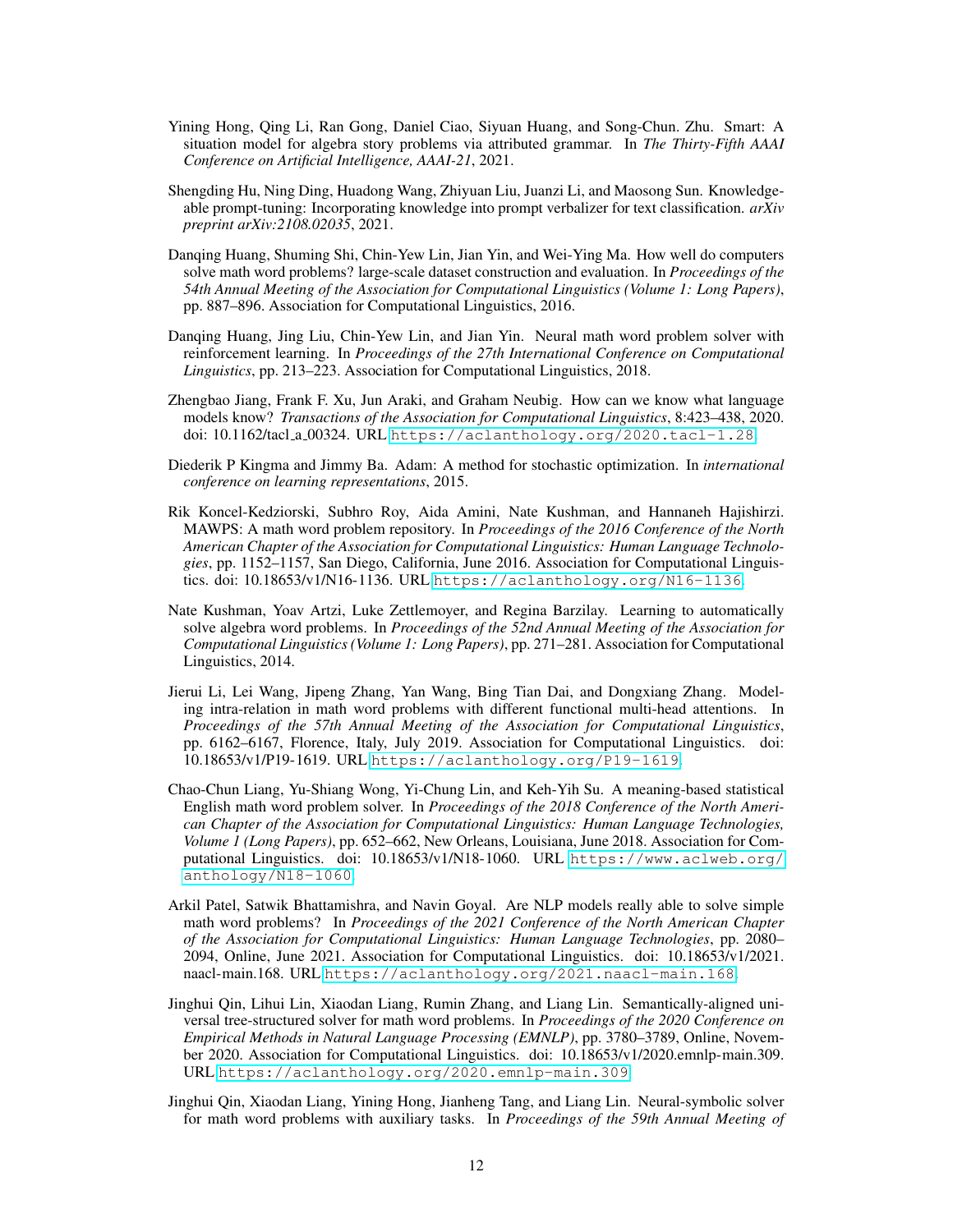*the Association for Computational Linguistics and the 11th International Joint Conference on Natural Language Processing (Volume 1: Long Papers)*, pp. 5870–5881, Online, August 2021. Association for Computational Linguistics. doi: 10.18653/v1/2021.acl-long.456. URL [https:](https://aclanthology.org/2021.acl-long.456) [//aclanthology.org/2021.acl-long.456](https://aclanthology.org/2021.acl-long.456).

- <span id="page-12-9"></span>Subhro Roy and Dan Roth. Mapping to declarative knowledge for word problem solving. *Transactions of the Association for Computational Linguistics*, 6:159–172, 2018. doi: 10.1162/ tacl a 00012. URL <https://aclanthology.org/Q18-1012>.
- <span id="page-12-7"></span>Timo Schick and Hinrich Schütze. Exploiting cloze questions for few-shot text classification and natural language inference. *Computing Research Repository*, arXiv:2001.07676, 2020a. URL <http://arxiv.org/abs/2001.07676>.
- <span id="page-12-8"></span>Timo Schick and Hinrich Schütze. It's not just size that matters: Small language models are also few-shot learners. *Computing Research Repository*, arXiv:2009.07118, 2020b. URL [http:](http://arxiv.org/abs/2009.07118) [//arxiv.org/abs/2009.07118](http://arxiv.org/abs/2009.07118).
- <span id="page-12-11"></span>Ashish Vaswani, Noam Shazeer, Niki Parmar, Jakob Uszkoreit, Llion Jones, Aidan N Gomez, Ł ukasz Kaiser, and Illia Polosukhin. Attention is all you need. In I. Guyon, U. V. Luxburg, S. Bengio, H. Wallach, R. Fergus, S. Vishwanathan, and R. Garnett (eds.), *Advances in Neural Information Processing Systems*, volume 30. Curran Associates, Inc., 2017. URL [https://proceedings.neurips.cc/paper/2017/file/](https://proceedings.neurips.cc/paper/2017/file/3f5ee243547dee91fbd053c1c4a845aa-Paper.pdf) [3f5ee243547dee91fbd053c1c4a845aa-Paper.pdf](https://proceedings.neurips.cc/paper/2017/file/3f5ee243547dee91fbd053c1c4a845aa-Paper.pdf).
- <span id="page-12-10"></span>Lei Wang, Yan Wang, Deng Cai, Dongxiang Zhang, and Xiaojiang Liu. Translating a math word problem to a expression tree. In *Proceedings of the 2018 Conference on Empirical Methods in Natural Language Processing*, pp. 1064–1069. Association for Computational Linguistics, 2018a.
- <span id="page-12-4"></span>Lei Wang, Dongxiang Zhang, Lianli Gao, Jingkuan Song, Long Guo, and Heng Tao Shen. Mathdqn: Solving arithmetic word problems via deep reinforcement learning. In *Thirty-Second AAAI Conference on Artificial Intelligence*, pp. 5545–5552, 2018b.
- <span id="page-12-2"></span>Lei Wang, Dongxiang Zhang, Zhang Jipeng, Xing Xu, Lianli Gao, Bing Tian Dai, and Heng Tao Shen. Template-based math word problem solvers with recursive neural networks. In *Thirty-Third AAAI Conference on Artificial Intelligence*, pp. 7144–7151, 2019.
- <span id="page-12-0"></span>Yan Wang, Xiaojiang Liu, and Shuming Shi. Deep neural solver for math word problems. In *Proceedings of the 2017 Conference on Empirical Methods in Natural Language Processing*, pp. 845–854. Association for Computational Linguistics, 2017.
- <span id="page-12-6"></span>Qinzhuo Wu, Qi Zhang, Zhongyu Wei, and Xuanjing Huang. Math word problem solving with explicit numerical values. In *Proceedings of the 59th Annual Meeting of the Association for Computational Linguistics and the 11th International Joint Conference on Natural Language Processing (Volume 1: Long Papers)*, pp. 5859–5869, Online, August 2021. Association for Computational Linguistics. doi: 10.18653/v1/2021.acl-long.455. URL [https://aclanthology.org/](https://aclanthology.org/2021.acl-long.455) [2021.acl-long.455](https://aclanthology.org/2021.acl-long.455).
- <span id="page-12-1"></span>Zhipeng Xie and Shichao Sun. A goal-driven tree-structured neural model for math word problems. In *Proceedings of the Twenty-Eighth International Joint Conference on Artificial Intelligence, IJCAI-19*, pp. 5299–5305. International Joint Conferences on Artificial Intelligence Organization, 2019.
- <span id="page-12-5"></span>Jipeng Zhang, Roy Ka-Wei Lee, Ee-Peng Lim, Wei Qin, Lei Wang, Jie Shao, and Qianru Sun. Teacher-student networks with multiple decoders for solving math word problem. In Christian Bessiere (ed.), *Proceedings of the Twenty-Ninth International Joint Conference on Artificial Intelligence, IJCAI-20*, pp. 4011–4017. International Joint Conferences on Artificial Intelligence Organization, 7 2020a. doi: 10.24963/ijcai.2020/555. URL [https://doi.org/10.24963/](https://doi.org/10.24963/ijcai.2020/555) [ijcai.2020/555](https://doi.org/10.24963/ijcai.2020/555). Main track.
- <span id="page-12-3"></span>Jipeng Zhang, Lei Wang, Roy Ka-Wei Lee, Yi Bin, Yan Wang, Jie Shao, and Ee-Peng Lim. Graphto-tree learning for solving math word problems. In *Proceedings of the 58th Annual Meeting of the Association for Computational Linguistics*, pp. 3928–3937, 2020b.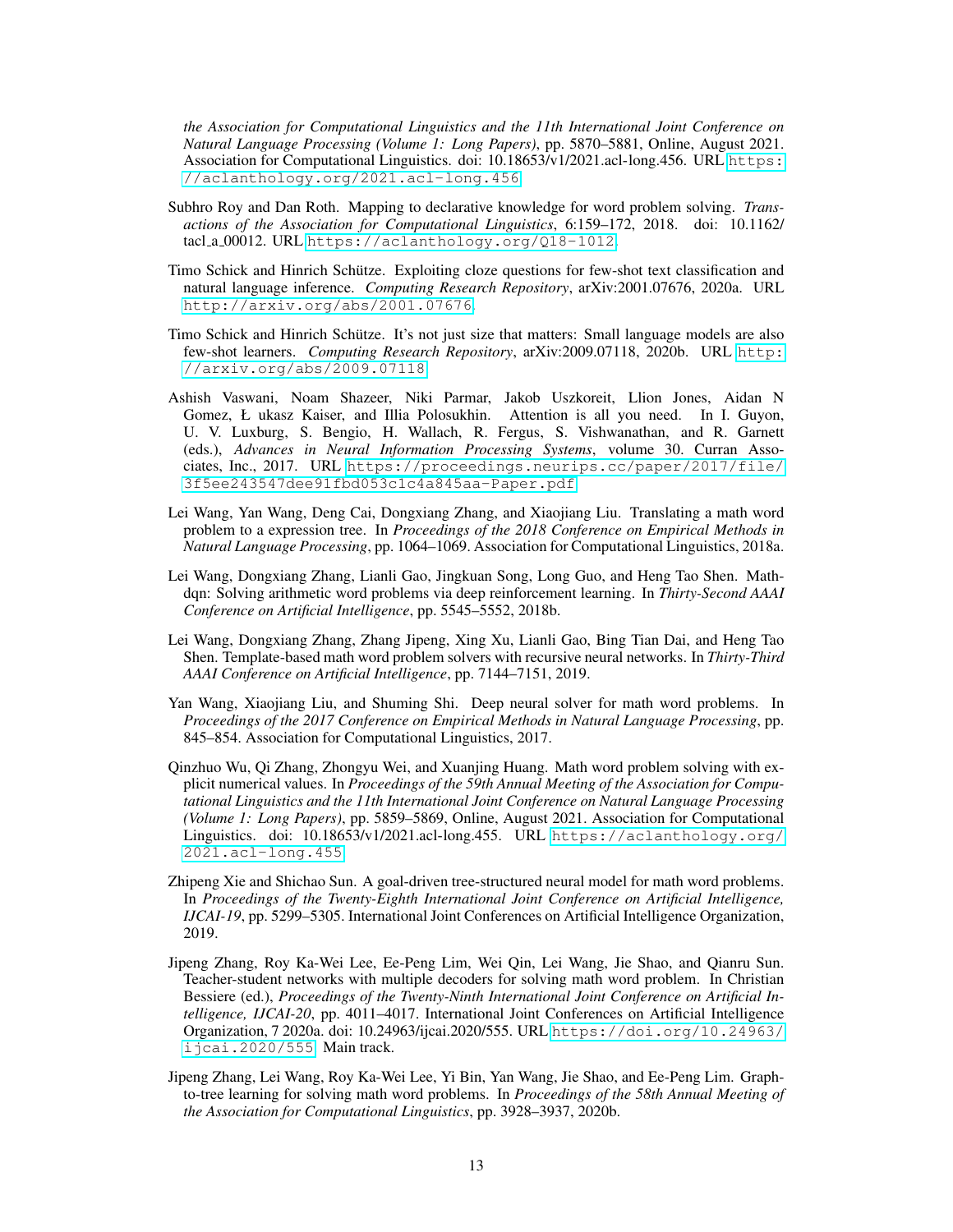## A APPENDIX

#### A.1 DATASET STATISTICS

<span id="page-13-2"></span>The InterMWP dataset consists of 11,495 problems and is divided into three parts randomly: 9495 training data, 1000 validation data, and 1000 test data. Table [7](#page-13-1) shows the statistics and some samples of four logic categories in InterMWP dataset. The contents in parentheses indicate the number of occurrences of the logical formulas of the category in the InterWMP dataset.

|                  | Total   | Train   | Val    | Test   |
|------------------|---------|---------|--------|--------|
| <b>Ouestions</b> | 11.495  | 9.485   | 1.000  | 1.000  |
| Sentences        | 16,308  | 13,456  | 1.408  | 1.444  |
| Words            | 316,620 | 261,700 | 27,048 | 27,872 |

| Table 6: Basic statistics of our InterMWP dataset. |
|----------------------------------------------------|
|----------------------------------------------------|

The basic statistics of our InterMWP dataset are shown in Table [6.](#page-13-2) Figure [6](#page-14-1) illustrates the distribution information about word-level question length, char-level question length, and expression tree length. For those problems with multi solutions, we take the shortest solution expression to count. From Figure [6,](#page-14-1) we can observe that the lengths of most of the questions are adequate, which are not too long to understand for an MWP Solver. Besides, most expression tree contains less than 3 operators, which suggests that the questions should not very difficult to reason. However, the long tail in the distribution requires the MWP solvers to understand the complex mathematical relationships in the textual content.

<span id="page-13-1"></span>

| <b>Geometric Logics (988)</b>                                                    |
|----------------------------------------------------------------------------------|
| $parallelogram \ area = bottom \times height$                                    |
| $rectangular \ area = length \times width$                                       |
| square of the radius $=$ radius $\times$ radius                                  |
| circle area = $PI \times square$ of the radius                                   |
| $\overline{cuboid \ volume} = \overline{bottom \ area} \times \overline{height}$ |
| <b>Physical Logics (4016)</b>                                                    |
| $speed = distance \div time$                                                     |
| $distance = speed \times time$                                                   |
| $time = distance \div speed$                                                     |
| $workload = time \times work speed$                                              |
| $concentration = solute weight \div solution weight$                             |
| <b>Financial Logics (1570)</b>                                                   |
| $express = price \times quantity$                                                |
| $insurance cost = insurance amount \times insurance rate$                        |
| sales income = $cost + profit$                                                   |
| $lineome\ after\ taxes = income\ before\ taxes - taxes$                          |
| $taxes = \overline{tax\ payable \times tax\ rate}$                               |
| <b>Commonsense Logics (3852)</b>                                                 |
| $average = total \div number \ of \ units$                                       |
| $total = average \times number of units$                                         |
| $number of units = total \div average$                                           |
| segment number = interval points excluding both ends + 1                         |
| segment number = interval points including both ends $-1$                        |

Table 7: Example logic formulas of different skills.

There are 210 algebraic knowledge formulas entailed in InterMWP. We list the most and least frequent knowledge formulas with a frequency greater than 5 in Table [8.](#page-14-2) It is shown that the distribution of formulas is not balanced but it is consistent with the real-world scene.

## <span id="page-13-0"></span>A.2 ANNOTATION PROCEDURE

Eighteen well-trained annotators with undergraduate degrees manually annotated solution equations with grounded algebraic knowledge formulas in the tree structure. Meanwhile, another annotator was required to summarize the algebraic knowledge formulas with the same meaning to eliminate logic redundancies. Finally, two annotators were asked to check the correctness of the annotated